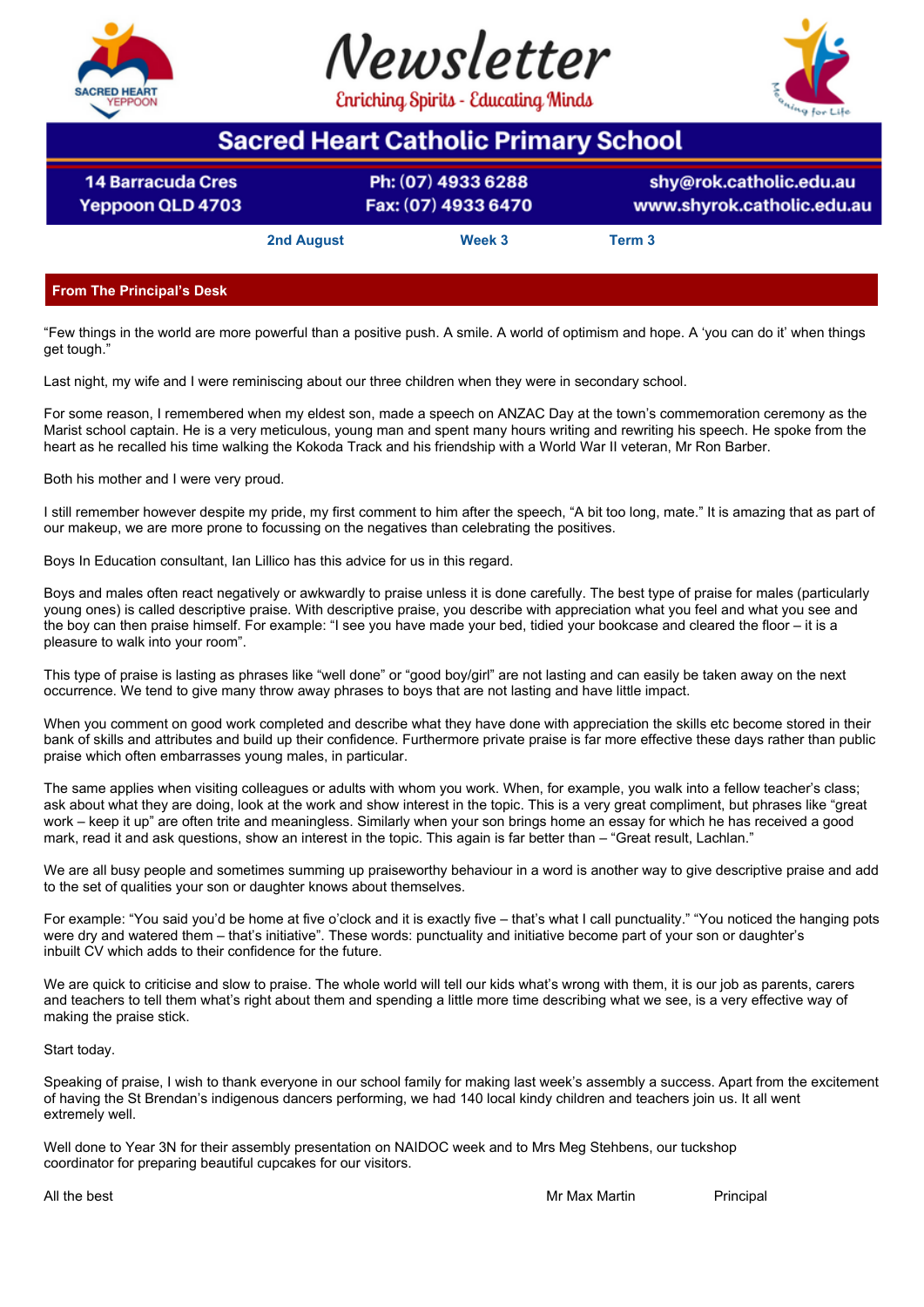## **MJR - Making Jesus Real Program**

On Tuesday, Mr Peter Mitchell, the founder of MJR, spent time with our Years 3 and 4 children exploring the many positive ways they can Make Jesus Real in their lives.

Peter shared inspirational stories and challenged the students to consider practical ways they can be positive and joy-filled followers of Jesus. He will also spend time with our Year 6 students on Friday morning.

We thank Peter for his generous spirit and positive contribution to our students' lives.



#### **Combined Schools' Mass**

On Tuesday to mark Catholic Education Week, our Year 6 students joined with St Ursula's, St Benedict's and St Brendan's to celebrate the annual Combined Schools of the Capricorn Coast mass.

Approximately 1400 students attended this special occasion, concelebrated by Bishop Michael and Fr Matthew. The mass was a wonderful celebration of the dynamic contribution Catholic Education makes in the lives of so many students on the Capricorn Coast.

Following this, the students enjoyed a shared lunch at St Brendan's. This was a great opportunity to meet and socialise with children from the other Catholic schools on the Coast.

Thank you to St Brendan's College for hosting this event and for their hospitality.

## **CEW Prayer Assembly**

Today's prayer assembly was presented by 5KS and focused on this year's theme for Catholic Education Week, 'Discovering New Horizons'. They led the school in prayer, thanking God for the many opportunities and blessings we have at Sacred Heart. Well done.

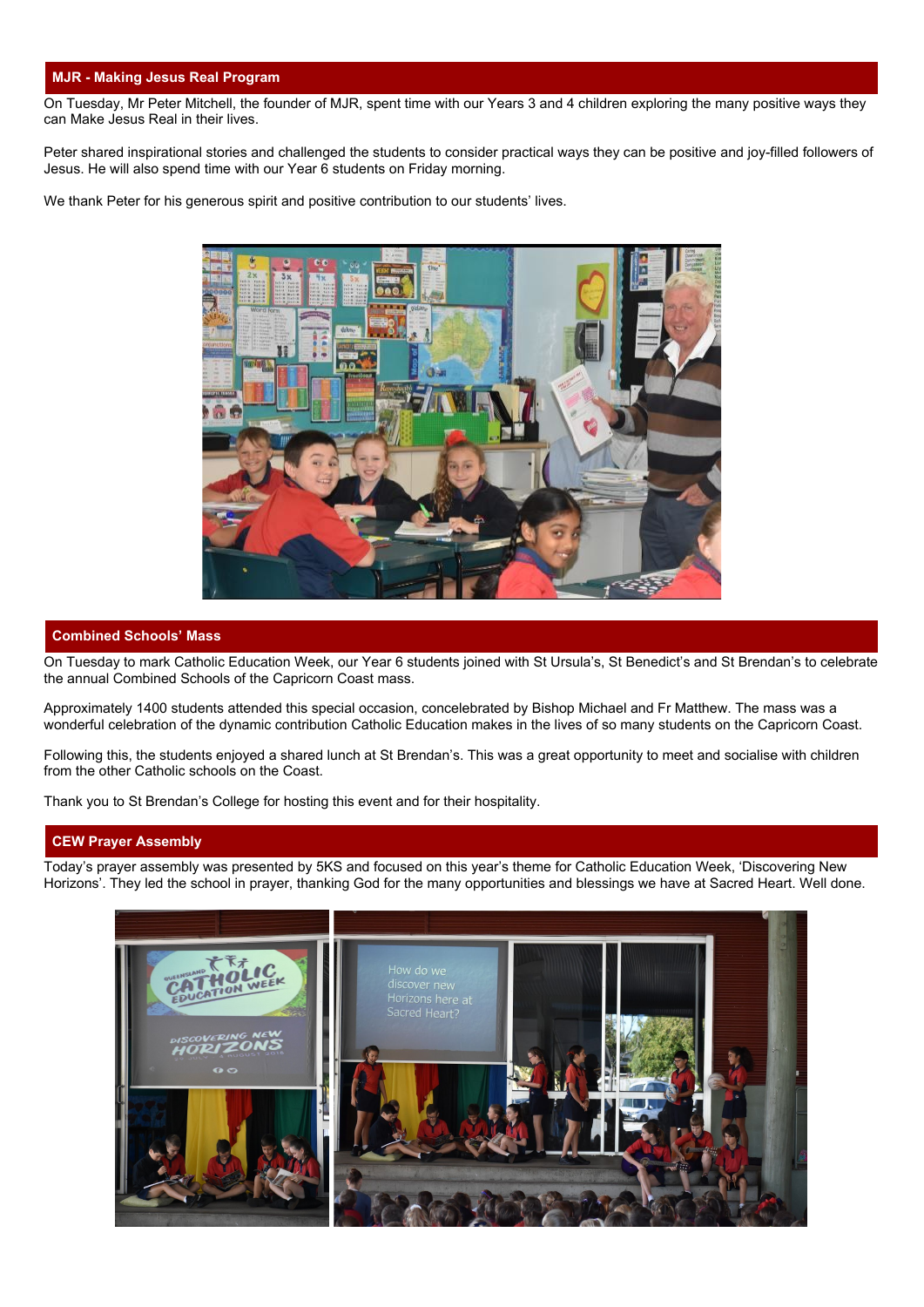## **Important Dates for Term 3**

#### **August**

Thursday 2nd - Catholic Education Week assembly led by Year 5TS at 8.40am. Friday 3rd - Term 3 Years 5 and 6 interschool sports commence. Friday 3rd - School disco in our MPA from 6pm until 7.30pm. Prep to Year 6. Monday 6th - Year 1s fire engine visit at school. Tuesday 7th - Milo Blast cricket day at Yeppoon Showgrounds. Year 5s and 6s involved. Wednesday 8th and Thursday 9th - Child protection training in Rockhampton. School leadership team attending. Friday 10th - CQU robotics championships in Rockhampton. Thursday 16th - CQU chess competition in Rockhampton. Monday 20th and Tuesday 21st - School photos will be held. Monday 20th and Tuesday 21st - Capricornia athletics carnival in Emerald Monday 20th to Friday 24th - Book Week Monday 27th - Sacred Heart P. and F. meeting at 5.30pm. Thursday 30th - Year 6 Fathers' Day raffle drawn. Thursday 30th - Year 1 excursion to Heritage Village in Rockhampton. Thursday 30th - Year 2 excursion to Archer Park train museum in Rockhampton.

## **September**

Sunday 2nd - Fathers' Day

Sunday 2nd - P. and F. free breakfast at school. All welcome.

Monday 3rd - Life Education van at Sacred Heart

Friday 14th - Final day of sport for Year 5s and 6s.

Monday 17th - Prep swimming lessons commence at Cooee bay pool

Wednesday 19th - Catholic Education Interschool touch football carnival in Rockhampton.

Friday 21st - Final day of Term 3

## **School Photos**

School photos will be taken on Monday, 20th and Tuesday, 21st August. Envelopes have been given out this week. Envelopes and money can either be sent into the office by Friday, 17 August or handed in on Monday, 20th August.

### **Library News**

Book Fair and Book Week are both occurring in Week 6 of this term, commencing Monday 20<sup>th</sup> through to Friday 24<sup>th</sup> August with times still to be advised.



### **Premier's Reading Challenge**

It is not too late to join the Challenge. If you child wishes to participate please [download the form](http://education.qld.gov.au/schools/readingchallenge/pdfs/prc-2017-school-reader-record-form.pdf) and return it to school at the end of the challenge. Alternatively your child can access a hard copy from our school office.

The Premier's Reading Challenge is a way to encourage students to develop a love of reading.

The reading period for Prep to Year 6s will finish Friday 17th August 2018.

For a student to successfully complete the Premier's Reading Challenge they must read or experience the number of books indicated in the table below. Experiencing a book can include classroom or at home activities such as shared reading, listening and reading along with a book or being read to.

Prep to Year 2 - 20 books. Years 3 and 4 20 books. Years 5 and 6 15 books.

The requirement for Year 5 and 6 to read 15 books rather than 20 books acknowledges that older students are likely to select longer, more complex books that may take them longer to read. Students are encouraged to select a range of fiction and non-fiction books suited to their reading ability.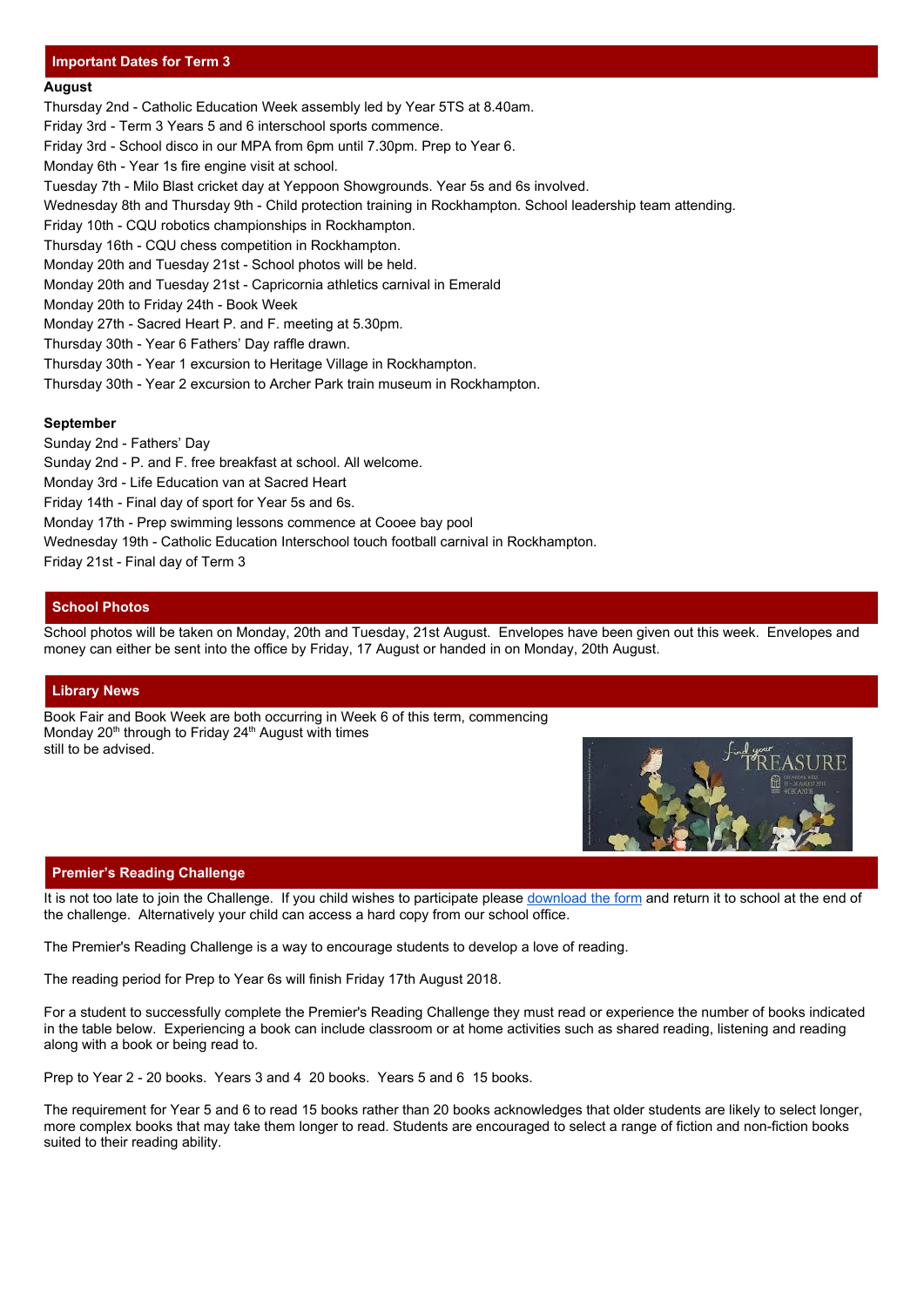| Prep   | Isla Kleinhans, Evie Moore, Saige Nielsen, Kirby Kenny                                        |
|--------|-----------------------------------------------------------------------------------------------|
| Year 1 | Ellicia Asmussen, Ethan Dixon, Milla McPherson, Siyarna Puslednik, Ebony Rutledge, Evie Eyles |
| Year 2 | Pieta Pilcher, Ethan Todd, Hannah Hooper, Bronagh Symonds                                     |
| Year 3 | Chloe Kleinhans, Kapri Zettl, Ashton Prieto                                                   |
| Year 4 | Grace Vaughan, Bronson Toby, Taylor Warrender, Tyson Rose, Maggie Shepherd, Nya Minto         |
| Year 5 | Callum Wallis, Rafferty Donaghy, Liam Cook, Ruby Spyve, Emerson Grant                         |
| Year 6 | Michael Amedee                                                                                |

## **Use of Toilets at School Update**

The toilets at the end of our Year 1 classrooms will be used for the first time tomorrow, Friday. This is very exciting. Thank you to our builders for being so efficient with this project.

I still ask that if adults and younger/older siblings wish to use a toilet at school during school hours that they do so at our front office. Thank you for your support in this regard.

## **Whole School Disco**

This will be held tomorrow Friday 3rd August commencing at 6pm until 7.30pm in our undercover area. All children from Prep to Year 6 and their families are most welcome to attend.





There will be prizes for the best dressed.

Soft drinks, water, chips and lollies will be on sale at the disco and there will also be a sausage sizzle.

Entry is \$1 a child. Looking forward to seeing many families there.

### **Teacher Professional Development**

Next Tuesday 7th August, all Sacred Heart teachers will be joining with teachers from St Benedict's and St Anthony's, Rockhampton for a professional development afternoon which commences at 3.30pm in Rockhampton.

Because of this, our teachers will be leaving school at 2.45pm on that day.

Our children will still be at school that Tuesday until 3pm as normal. Members of leadership and teacher assistants will be supervising our children until the bell at 3pm. Thank you.

#### **Spiritual Connections**

Each week, we provide a link to Sr Kym's reflection of the week. Link to [Sr Kym's column](https://drive.google.com/a/rok.catholic.edu.au/file/d/1qiF8myrvla5VLtkpFXqwfRlJHqpHE_dA/view?usp=sharing)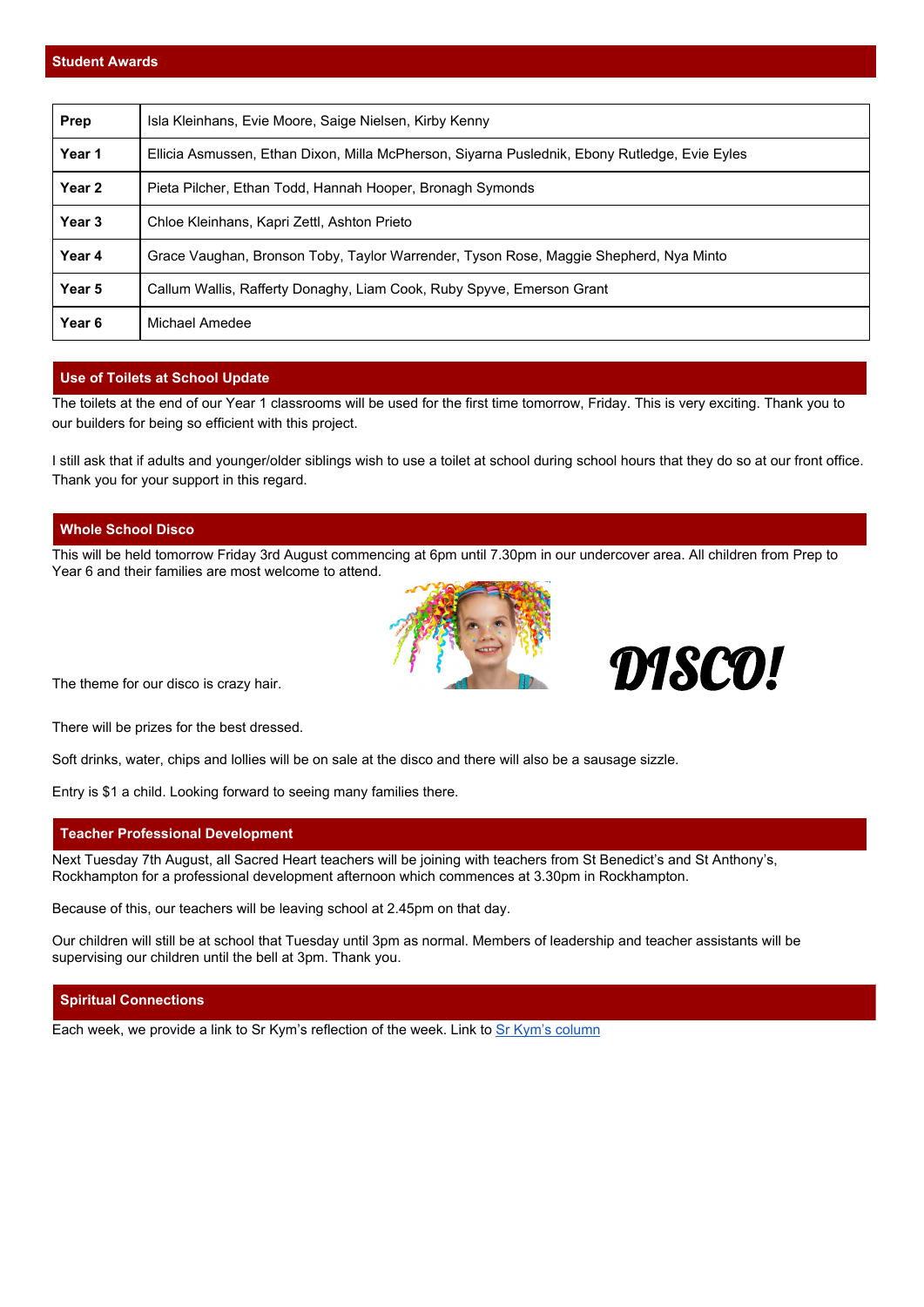## Help Dan make a difference!



## **Netball**

Last weekend, JRT Magic along with many other girls from Sacred Heart, competed in the Cap Coast Cup with 99 teams from all over Central Queensland.

Our Year 3 Sacred Heart girls won their Under 9 division and were also the overall Champions winning the Cap Coast Cup for being the best team from all age divisions.

Team members: Aria Dooley, Nevaeh Ford, Aryriana Pianta, Lily Thomasson, Isla Shackleton, Armani Kona, Caitlin Yore, Majella Sykes and Niamh Goldman are all from Sacred Heart School. Congratulations, girls.



#### **2019 Prep Open Days**

All prospective Prep families for 2019 and indeed any new family to Sacred Heart are invited to attend one of two open days, we are having at our school.

The first will be on Tuesday 14th August at 9am and 10am when we will be offering tours around our school to see what we have to offer.

The second on Wednesday 22nd August at 9am and 10am.

Please feel welcome to come and join us at these times and then stay for a morning tea.